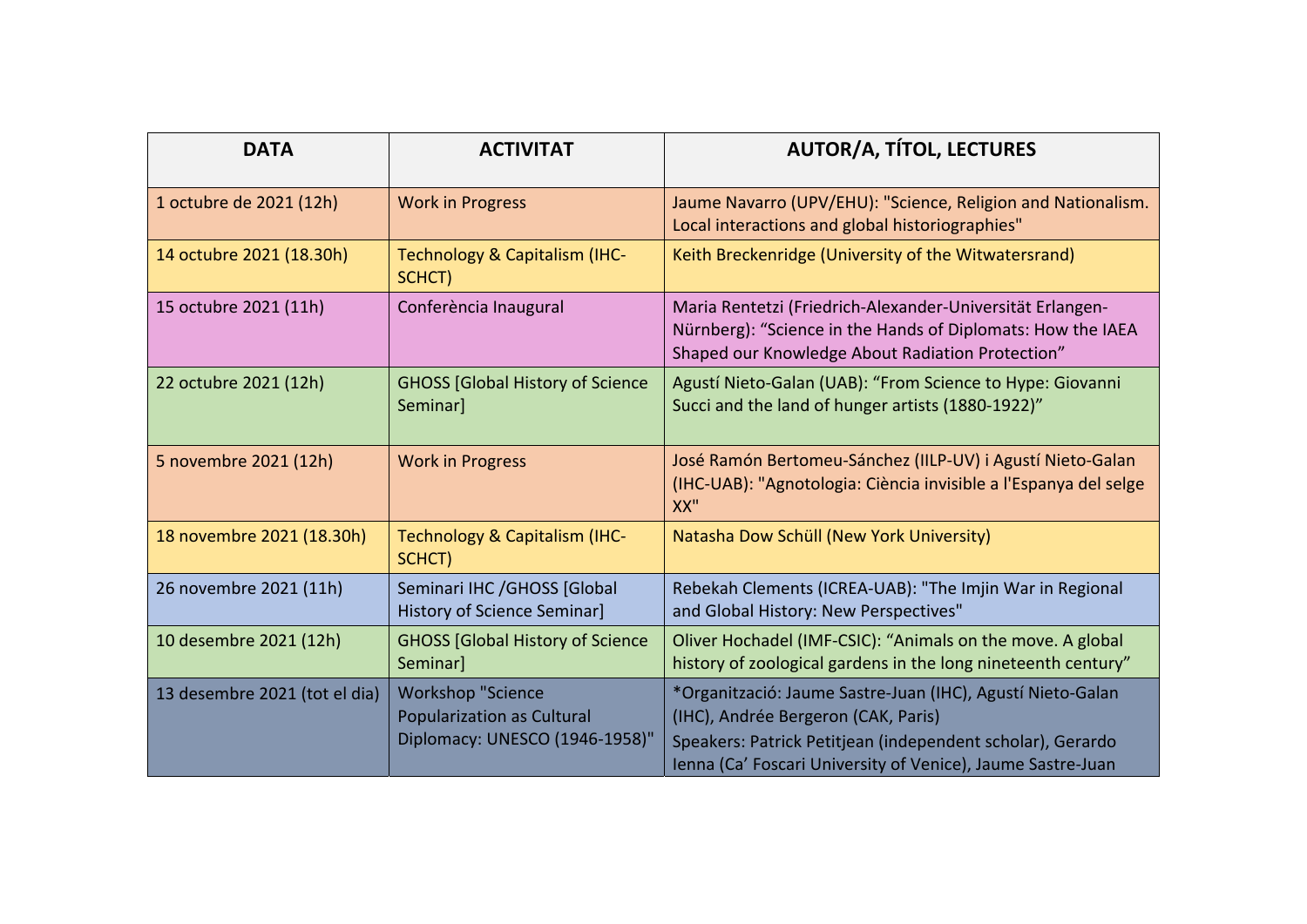|                               |                                                                                                 | (IHC), Andrée Bergeron (CAK, Paris), Thomas Mougey (Centre<br>Alexandre Koyré, Paris), Elena Aronova (University of California<br>at Santa Barbara)                                                                                                                                                                                                                                                                                                                                                                                                                                                                        |
|-------------------------------|-------------------------------------------------------------------------------------------------|----------------------------------------------------------------------------------------------------------------------------------------------------------------------------------------------------------------------------------------------------------------------------------------------------------------------------------------------------------------------------------------------------------------------------------------------------------------------------------------------------------------------------------------------------------------------------------------------------------------------------|
| 14 desembre 2021 (tot el dia) | <b>Workshop "Science</b><br><b>Popularization as Cultural</b><br>Diplomacy: UNESCO (1946-1958)" | *Organització: Jaume Sastre-Juan (IHC-UAB), Agustí Nieto-<br>Galan (IHC-UAB), Andrée Bergeron (CAK, Paris)<br>Speakers: Kenji Ito (SOKENDAI, The Graduate University for<br>Advanced Studies, Kanagawa), Matthis Krischel (Heinrich Heine<br>University), Danielle Judith Zola Carr (Columbia University),<br>Kristian Hvidtfelt Nielsen & Casper Andersen (Aarhus<br>University), Giuseppe Bianco (Ca' Foscari University of Venice),<br>Matheus de Paula Silva (Universidade de São Paulo), Agustí<br>Nieto-Galan (IHC),<br>Maria Rentetzi<br>(Friedrich-Alexander<br>Universität), Adriana Minor (El Colegio de México) |
| 16 desembre 2021 (18.30h)     | Technology & Capitalism (IHC-<br>SCHCT)                                                         | Danielle Carr (Columbia University)                                                                                                                                                                                                                                                                                                                                                                                                                                                                                                                                                                                        |
| 14 gener 2022 (12h)           | <b>GHOSS [Global History of Science</b><br>Seminar]                                             | Barend Noordam (UAB): "How to study the factor of war as a<br>driver of early modern proto-science: global perspectives and<br>methodological considerations"                                                                                                                                                                                                                                                                                                                                                                                                                                                              |
| 21 gener 2022 (11h)           | Seminari IHC                                                                                    | Darina Martykánová (UAM): "Men of Science and Gentlemen:<br>engineers and physicians and the challenges of liberal<br>masculinity (19th-Century Spain)                                                                                                                                                                                                                                                                                                                                                                                                                                                                     |
| 27 gener 2022 (18.30h)        | Technology & Capitalism (IHC-<br>SCHCT)                                                         | Donald Mackenzie (University of Edinburgh)                                                                                                                                                                                                                                                                                                                                                                                                                                                                                                                                                                                 |
| 11 febrer 2022 (11h)          | Seminari IHC                                                                                    | Geert Somsen (Maastricht University): "Chemical Bonding -<br>Enacting Internationalism in post-WWI Chemistry<br>Conferences"                                                                                                                                                                                                                                                                                                                                                                                                                                                                                               |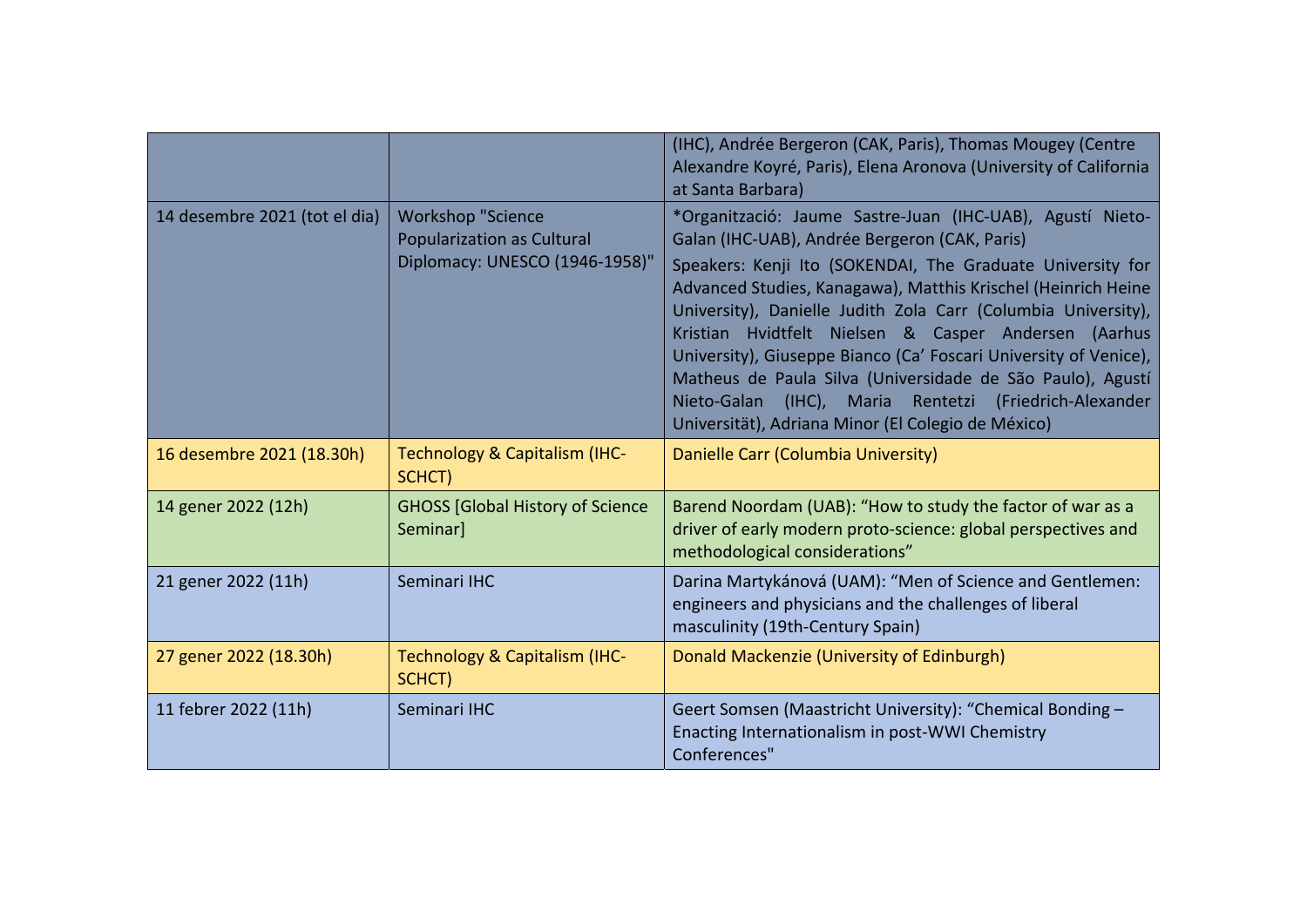| 4 març 2022 (12h)         | <b>Work in Progress</b>                                         | Ander Redin (IHC-UAB): "La alimentación racional: Discursos<br>en torno a la dieta, la nutrición y la salud en España (1900-<br>1962)"                                                                                                                                                                                                                                                                |
|---------------------------|-----------------------------------------------------------------|-------------------------------------------------------------------------------------------------------------------------------------------------------------------------------------------------------------------------------------------------------------------------------------------------------------------------------------------------------------------------------------------------------|
| 11 març 2022 (12h)        | <b>GHOSS [Global History of Science</b><br>Seminar]             | Andrea Graus (IMF-CSIC): "Wunderkinder: decrypting a global<br>phenomenon through their European tours (late 19th-early<br>20th c.)"                                                                                                                                                                                                                                                                  |
| 25 marc 2022 (11h)        | Seminari IHC                                                    | Silvia Lévy Lazcano (IHC-UAB): "La defensa social como campo<br>de recepción del psicoanálisis en España (1923-1959)"                                                                                                                                                                                                                                                                                 |
| 1 abril 2022 (12h)        | <b>Work in Progress</b>                                         | César Leyton Robinson (Universidad de Chile): "La vuelta de<br>Higía y Marte, los custodios de la Polis. La alianza entre salud<br>pública y militarismo"                                                                                                                                                                                                                                             |
| 7 abril 2022 (tot el dia) | Jornada/Taller: "Gènere, Bogeria i<br>Perillositat"             | *Organització: Mònica Balltondre (IHC-UAB), Silvia Lévy (IHC-<br>UAB)<br>Speakers: Dau Garcia Dauder (URJC), Nerea Aresti (UPV), Rafael<br>Huertas Garcia-Alejo (CCHS-CSIC), Ricardo Campos (CCHS-CSIC),<br>Olga Villasante (Psiquiatra en el Hospital Universitario Severo<br>Ochoa de Leganés, Madrid), Ana Consiglieri (Psiquiatra en<br>Hospital Universitario Infanta Cristina de Parla, Madrid) |
| 29 abril 2022 (12h)       | <b>GHOSS [Global History of Science</b><br>Seminar]             | Daniele Cozzoli (UPF): "Scientific Explorers and Travellers in<br>South America and the Making of the Italian Nation in the<br>Nineteenth Century"                                                                                                                                                                                                                                                    |
| 13 maig 2022 (12h)        | <b>GHOSS [Global History of Science</b><br>Seminar]             | Tomas Macsotay (UPF): "Mariological imaginary and the<br>Marvels of Nature: the two speeds of Catholic mentality and art<br>in the eighteenth century"                                                                                                                                                                                                                                                |
| 19 maig 2022 (tot el dia) | <b>Workshop "Urban narratives</b><br>about nature. Contemporary | *Organització: Carlos Tabernero (UAB-IHC)                                                                                                                                                                                                                                                                                                                                                             |